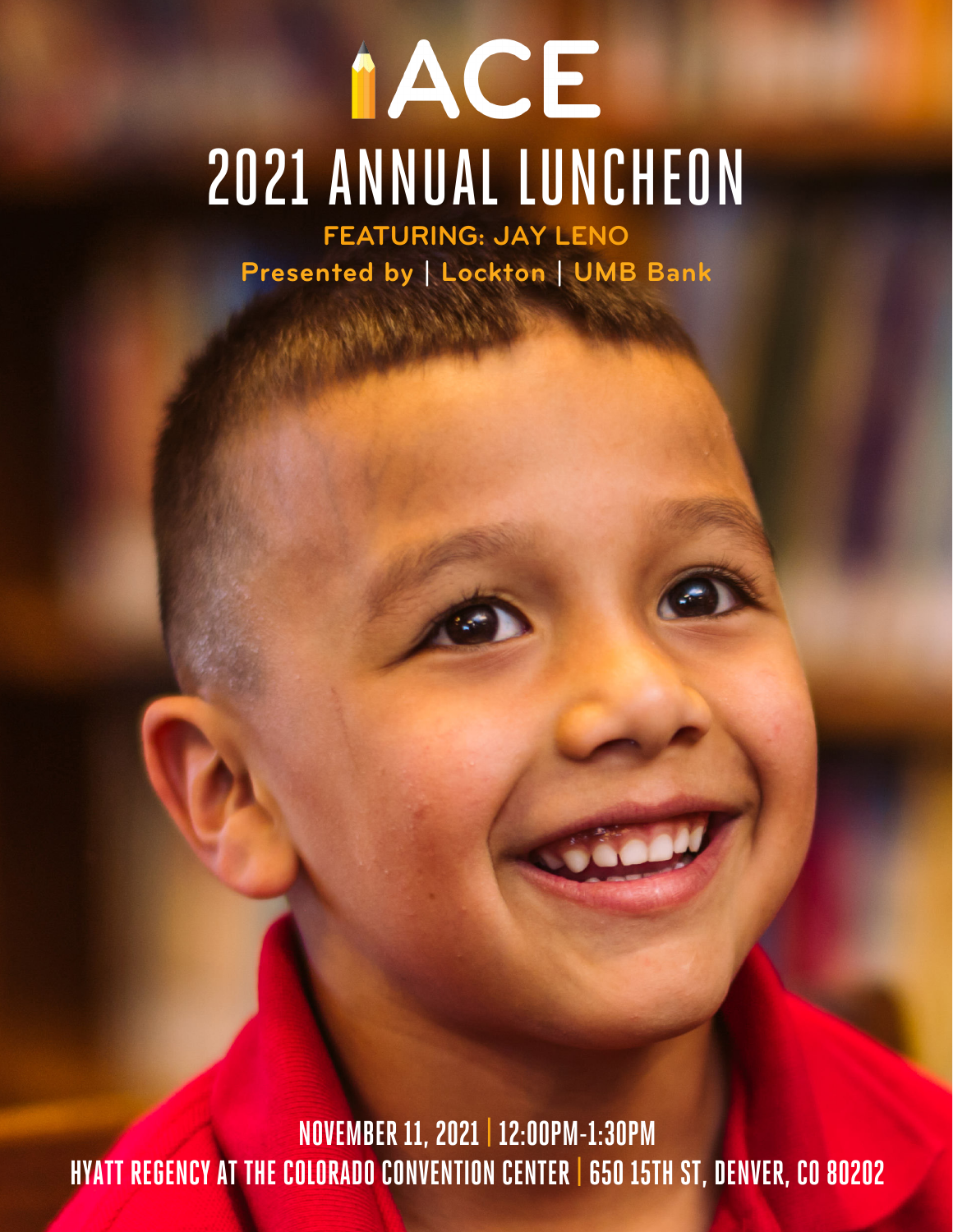# 2021 [ANNUAL LUNCHEON](https://www.acescholarships.org/2021-luncheon-2/)

# **JAY LENO**

Acclaimed TV late night show host, admired stand-up comedian, best-selling children's book author, much-in-demand corporate speaker, lovable TV and movie voice-over artist, pioneering car builder and mechanic, and philanthropist…it's no wonder that Jay Leno has always been widely characterized as "the hardest working man in show business."

Jay Leno's late night television ratings domination included more than two decades of "The Tonight Show with Jay Leno," winning every consecutive quarter of his hosting over the past 19 years. Under his helm, the show was honored by the Television Academy with an Emmy for "Outstanding Comedy, Variety or Music Series." "The Tonight Show" has also taken home the trophy for "Favorite Late Night Show" in the annual TV Guide Awards determined by voting viewers, and Jay was recently installed in the Television Academy's Broadcast Hall of Fame.



His "everyman"-style and personality have helped him earn millions of fans worldwide, especially in the regions where people relate to his personable style and work ethic. In addition to traversing the U.S., he has entertained in various countries, including Bosnia, where he performed for military troops associated with the war in Afghanistan, and Aviano, Italy, where he performed for troops associated with the peacekeeping efforts in Bosnia. He remains passionate about performing in front of live audiences, including the military, and appears regularly in Las Vegas, on college campuses around the United States, and in other venues.

Moreover, he is committed to using his amalgam of talents to help those less fortunate. Each year, he serves as Master of Ceremonies and does numerous benefit performances, including shows for those whose lives were devastated by the 9/11 tragedy, the tsunami in Thailand, hurricanes in the gulf, and the severe economic downturn in Detroit. He leads the annual Love Ride in California to benefit numerous humanitarian organizations serving people with autism, muscular dystrophy, and Special Olympics, among many others.

Jay was born in New Rochelle, New York, and raised in Andover, Massachusetts. He and his wife, Mavis, live in Los Angeles.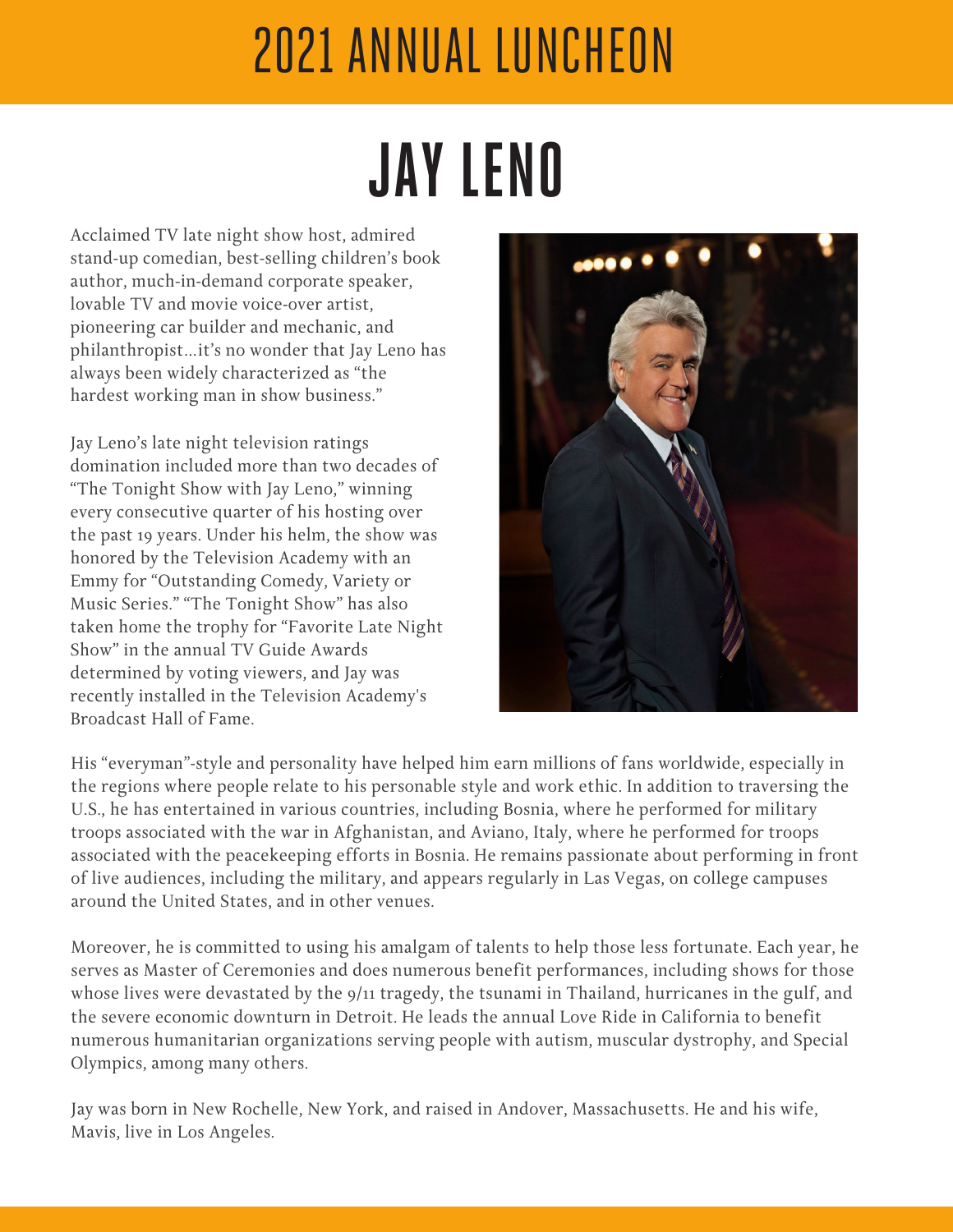### SPONSORSHIP [OPPORTUNITIES](https://www.acescholarships.org/2021-luncheon-2/)

#### **PLATINUM SPONSOR | \$25,000**

- One table at luncheon with premier seating
- Recognized as a Platinum Sponsor from stage during luncheon
- Full page advertisement in printed and electronic luncheon program
- Logo prominently displayed at ballroom entrance, within ballroom, luncheon program, and ACE website
- Recognized as a Platinum Sponsor in social media posts and event email promotions
- Full promotion toolkit provided to help share support of event and organization

#### **GOLD SPONSOR | \$15,000**

- One table at luncheon with preferred seating
- Recognized as a Gold Sponsor during luncheon
- Half page advertisement in printed and electronic luncheon program
- Logo displayed within ballroom, luncheon program, and ACE website
- Full promotion toolkit provided to help share support of event and organization

#### **SILVER SPONSOR | \$10,000**

- One table at luncheon with select seating
- Recognized as a Silver Sponsor during luncheon
- Logo displayed in luncheon program and ACE website
- Full promotion toolkit provided to help share support of event and organization

#### **BRONZE SPONSOR | \$6,000**

- One table at luncheon
- Recognized as a Bronze Sponsor during luncheon
- Name displayed in luncheon program and ACE website
- Full promotion toolkit provided to help share support of event and organization